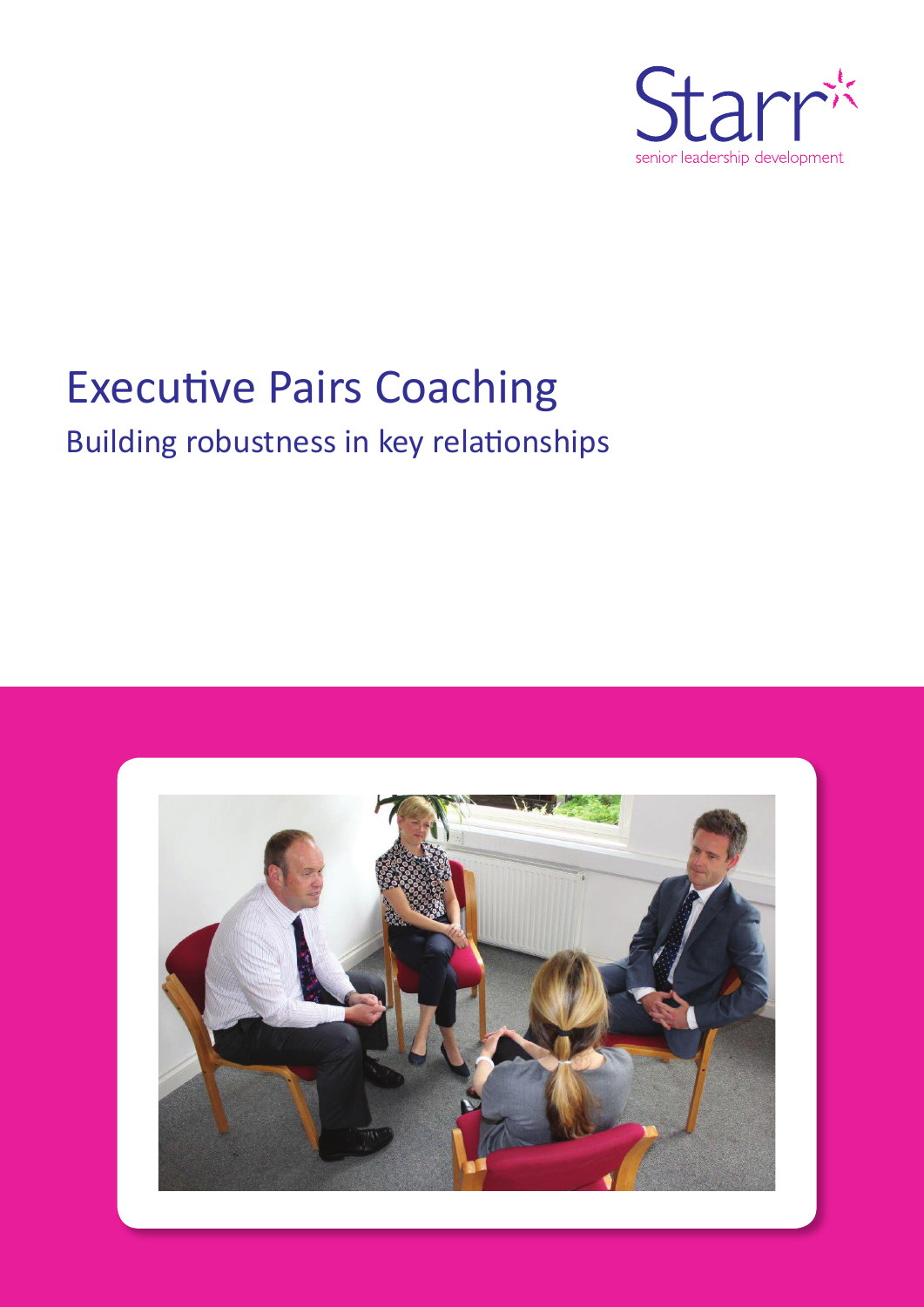## WHAT IS PAIRS COACHING?

Particularly at Board level, the importance of a robust working relationship built on trust, confidence and good communication cannot be underestimated. Pairs coaching is an extremely effective way of building a powerful working relationship between two people. Our approach uses two coaches to work with two individuals to improve the effectiveness of their joint leadership. The focus of the pairs coaching is on the relationship between the individuals, rather than the individuals themselves which makes it less onerous, but still extremely powerful.

## WHO IS PAIRS COACHING FOR?

Pairs coaching between any two Board or executive level directors can transform not just their particular relationship, but also positively impact the entire dynamic of the senior management team or Board of which they are a part, particularly between the Chair of the organisation and the Chief Executive.

A robust relationship here has a major knock-on effect for the whole board and how it operates.

In addition, the investment in pairs coaching between two key stakeholders from different organisations where there is a need to build or rebuild trust quickly can also reap huge rewards.

# OUTCOMES FROM THE PAIRS COACHING

There are a wide range of positive outcomes from those undertaking pairs coaching whether they are in a new relationship or an established one needing to be refined.

## **Typical pairs coaching outcomes include:**

- $\frac{1}{2}$  Building trust very quickly in new working partnerships
- $\frac{1}{2}$  A robustness and resilience in the relationship to deal with challenge and change
- $\chi$ <sup>t</sup> An improved level of collaboration
- $\frac{1}{11}$  Higher levels of mutual trust and respect
- $\chi^4$ . An enhanced capacity to resolve conflicting views
- $\frac{1}{2}$ . A capacity to appreciate and leverage both individuals' talents
- $\sqrt{\xi}$  New agreed ways of working which enhance the efficacy of the relationship

My Chief Operating Officer and I worked with Baz and Lucy on how<br>
we strengthen our relationship in order better to lead change in ou<br>
organisation. The presence of two coaches was extremely powerful<br>
Baz and Lucy are mast we strengthen our relationship in order better to lead change in our organisation. The presence of two coaches was extremely powerful. Baz and Lucy are masterful facilitators with complementary strengths. Watching them talk about our relationship, although strange at first, revealed to us some critical insights that we would never have seen alone. The use of two coaches and the Cape Cod Model was highly impactful and I aim to continue using this approach with my broader team. Chief Executive

"Trust is the glue of life. It's the most essential ingredient in effective communication. It's the foundational principle that holds all relationships." The Stephending Stephending Stephending Stephending Stephending Stephending Stephending Stephending Stephending Stephending Stephending Stephending Stephending Stephending Stephending Stephending Stephending Stephending St

Stephen R. Covey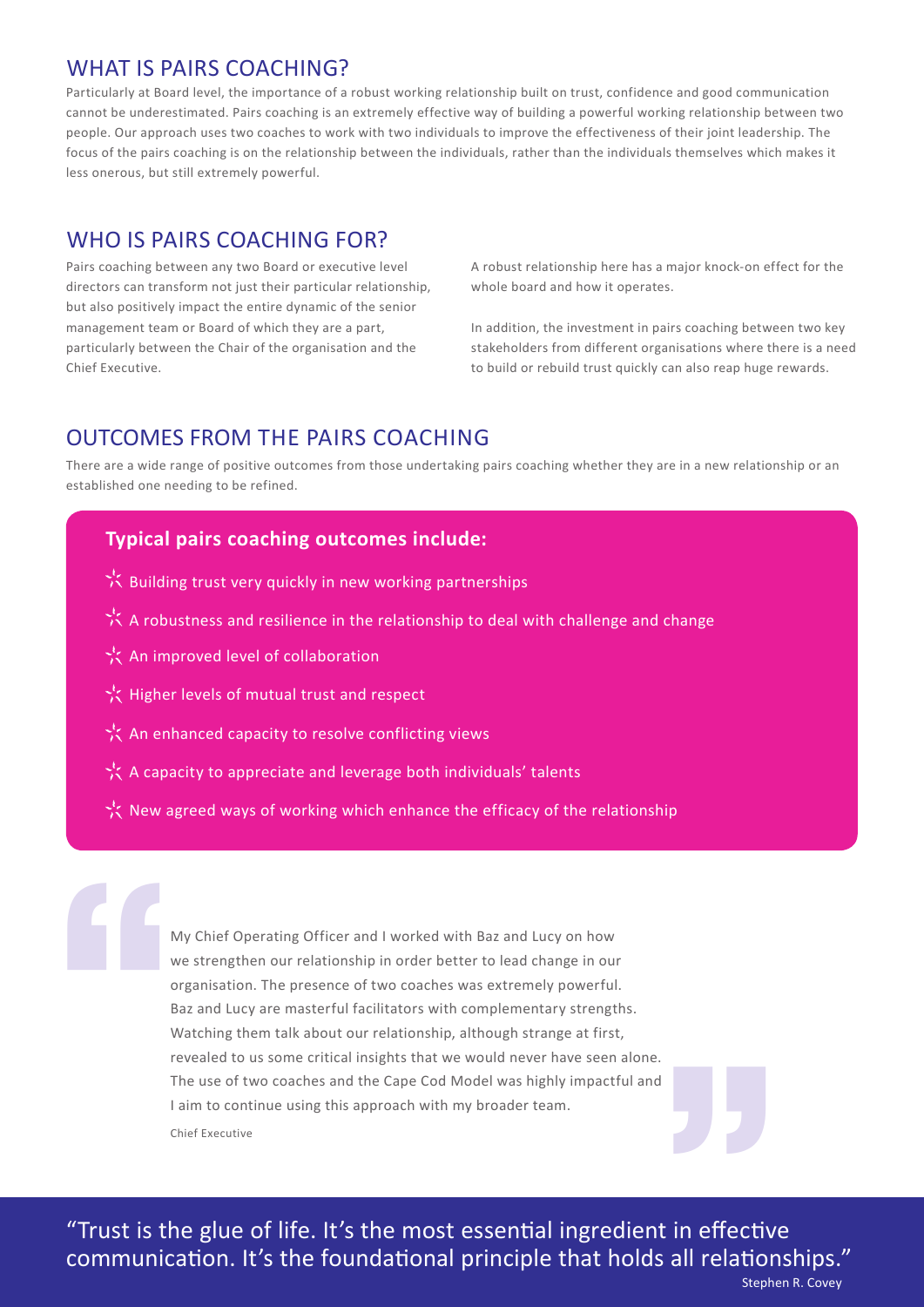## THE USE OF TWO COACHES

A well proven and high impact form of pairs coaching uses two coaches working simultaneously with the pair whose relationship forms the basis of the coaching. Both coaches in this setup are experienced in using a particular framework of pairs coaching intervention called the Cape Cod Model. The origins of the model go back to work done in the 1960s and 1970s by Sonia March-Nevis and it has been refined since then through forty years of study, consultation and enhancement.

#### **Benefits for clients of using two coaches include:**

- $\frac{1}{2}$  Greater progress in developing a robust relationship is achieved in less time
- Y 'Two sets of eyes are better than one' in being able to observe the client relationship
- $\frac{1}{2}$ . At times during the coaching session the two coaches are in conversation with each other about what they are experiencing. These conversations are eavesdropped by the participants to provide a rich set of data to inform their own relationship.
- $\cdot$ . The coaches model a way of working as two people in an ongoing working relationship. This demonstration of their own working relationship has been proven to facilitate a shift in how the pair being coached interact with each other.
- $\cdot$ . With two coaches and two clients in the room, a balance is achieved and there is no risk that either client feels that they are being favoured.
- Two coaches are able to give the pair a broad range of interventions, insight and attention during the session and can handle the increased level of complexity and multiple perspectives that are at play in pairs work.

## THE PAIRS COACHING PROCESS

An email is sent to each participant requiring some reflection to some simple questions on what they personally want to achieve from the pairs coaching.

A confidential telephone conversation is undertaken between each participant and one of the coaches to solidify their desired outcomes from the pairs coaching and provide the coaches with a sense of the current context.

The first pairs coaching conversation takes place.

The first part of this conversation focuses on how each participant and the coaches will work together during this and subsequent sessions.

> The remainder of the first session and subsequent sessions is used to explore aspects of the working relationship and includes practice and experimentation with new ways of working.

**JJ** With both the Chair and myself being new in a new organisation<br>
it was important that our relationship gelled quickly and<br>
we were able to model for the rest of the Governing Body a<br>
collaborative way of working. The relat it was important that our relationship gelled quickly and we were able to model for the rest of the Governing Body a collaborative way of working. The relationship between us has changed considerably over the period we had pairs coaching and our capacity to be more challenging and trusting of each other has been greatly influenced by the pairs coaching.

Chief Executive